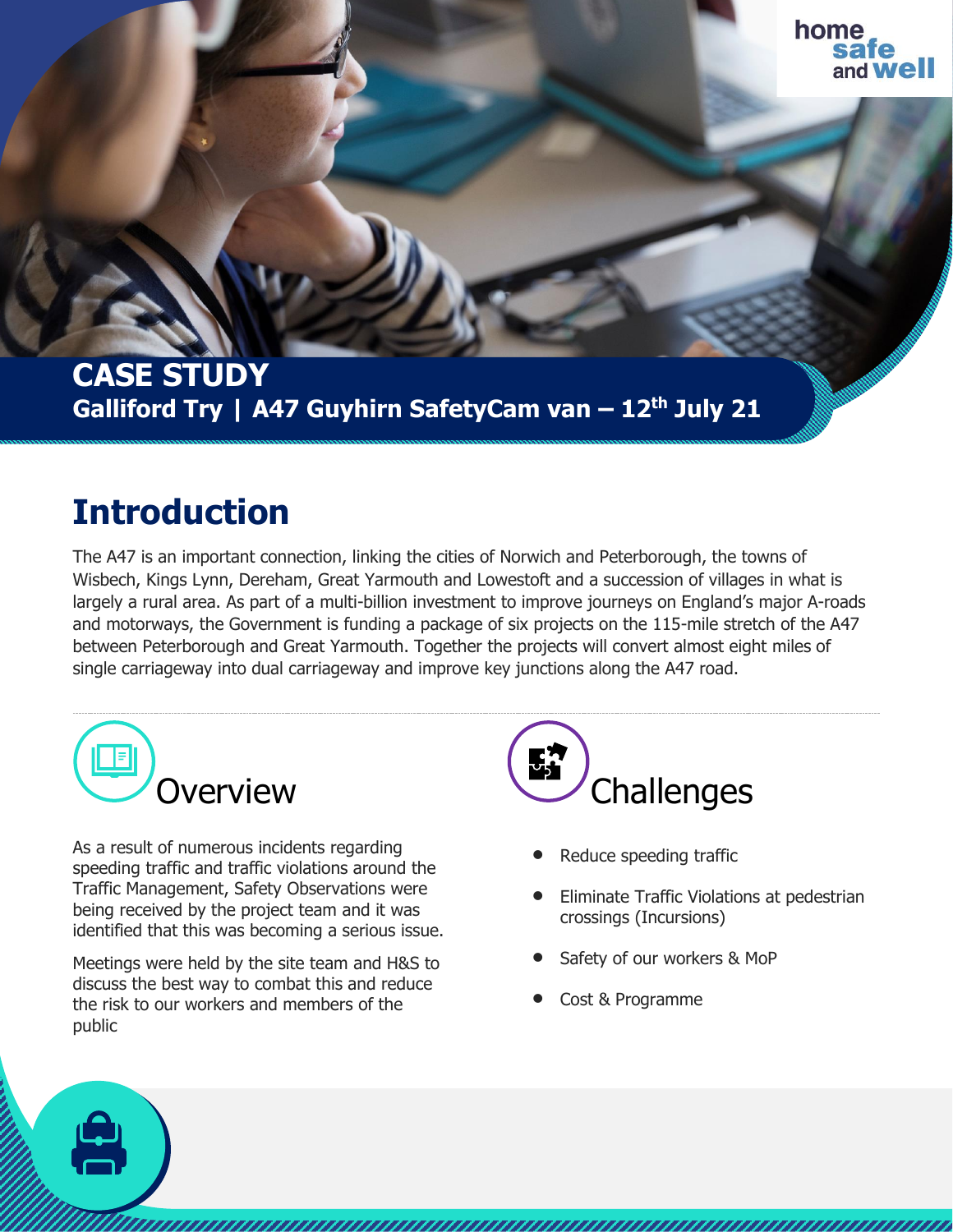





## Action Taken

The small scale and natural constraints at Guyhirn mean workforce crossing the network cannot be eliminated. Red light, push button controlled crossings have been established to facilitate safe crossing points however, regular incusions were happening with drivers failing to stop at the red light.

The Galliford Try site team contacted Carnell to supply and operate a SafetyCam van to monitor and record traffic approaching the works and passing through the pedestrian crossings. The expectation is that this will reduce speeding and eliminate red light offences and therefore reduce the risk to our workforce and MoP. The van can cover both days and nights and will be used initially on a split shift, 1200 to 2200hrs whilst the scheme is completing utility diversions under off-peak lane closures.

As the SafetyCam Van operates the same technology as the Police and Road Safety Partnerships, Galliford Try have also instructed Carnell to deliver any relevant prosecution information to the Police. This will be mainly reserved for incursion offences but may be considered for speeding if repeat offenders are identified.

## **Results**

Galliford Try receives a summary report from Carnell after each shift. A clear drop in speeding offences has been recorded since the introduction of the SafetyCam Van onto the scheme. Importantly, no red light incursions were recorded during the monitoring period.



Contact: